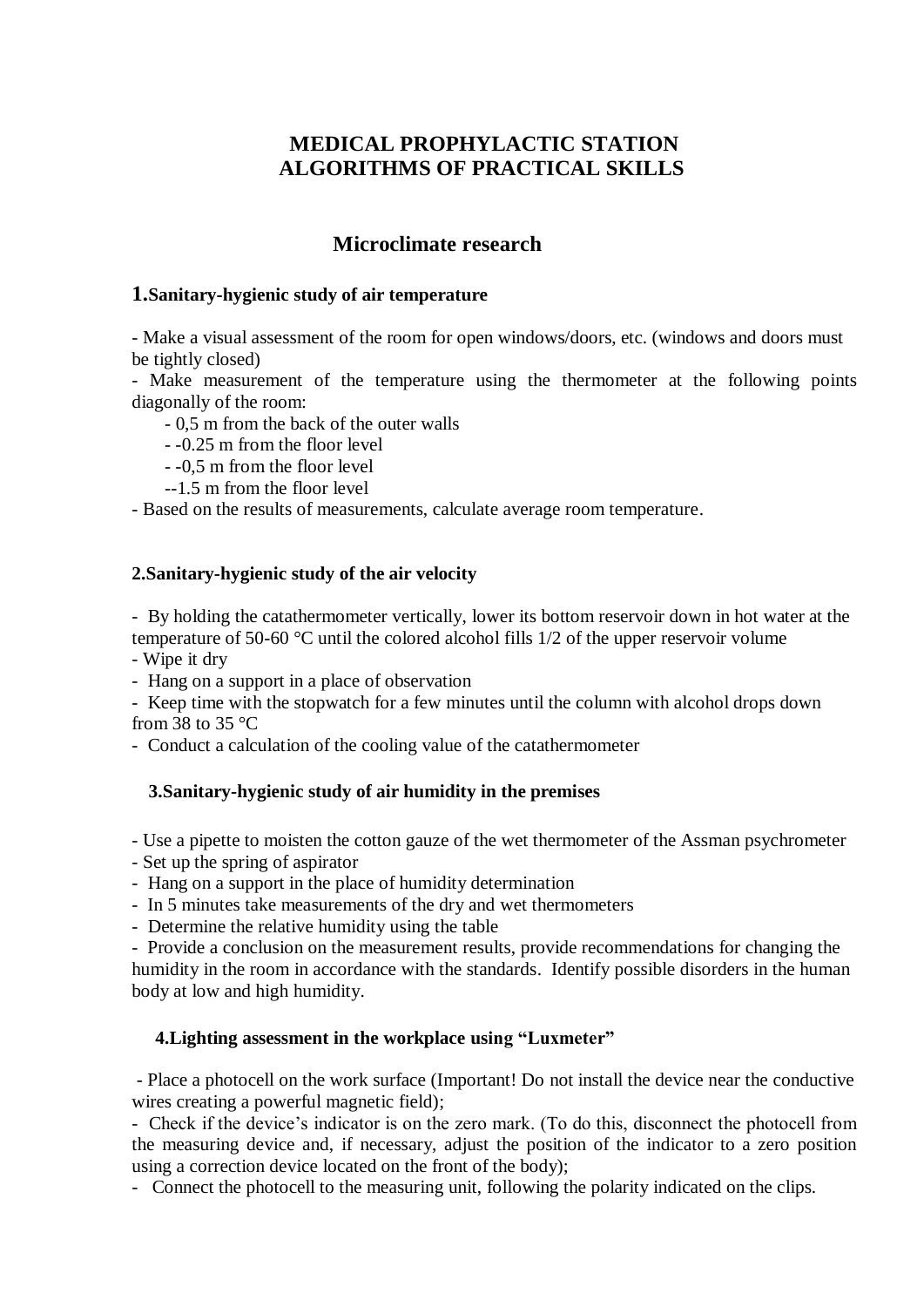- The indoor measurement should begin with the right button pressed, which corresponds to the largest value of the measurement ranges, using a scale of 0-100.

- Measurement of natural lightning indoors should be carried out with the aid of absorber. On completing the work, the photocell must be disconnected from the galvanometer and closed with nozzle.

# **ORGANIZATIONS OF RATIONAL NUTRITION AND WATER SUPPLY**

### **1. Water Sampling from the centralized source for bacteriological test (culturing)**

- Assessment of sanitary state and conditions for sampling;

- Wash your hands with soap and water or treat them with disinfectant. ;
- Burning out the tap outlet with alcohol torch;
- Water running off from the tap at least for 10 minutes;

 - Take a sample of water in a sterile bottle of 0.5 liter capacity, with a cotton-gauze stopper, covered with a paper hood (cup);

- Fill the bottle with about three -quarters, to leave the air space of 5-6 cm under the stopper;
- Any opening and closing of a sterile bottle should take place over the alcohol torch;
- Complete the form and send the sample to the laboratory no more than 2 years hours.

## **2.Carrying out organoleptic study of drinking water**

### **Assess organoleptic indicators**

- **-** Transparency
- Taste
- Smell

### **Assess chemical and bacteriological indicators**

- -Dry residue
- Chlorides;
- Hardness;
- Nitrates
- Nitrites
- Colour;
- Ammonium
- Fluorine;
- Coli-titer
- General mikrobic number.

Assess the water quality by organoleptical, chemical and bacteriological indicators. Identify possible diseases in the human body if they will use to drinking purposes water that does not meet the standards.

### **3. Conducting laboratory analysis of milk on adulteration with starch**

- Take a clean test tube
- Place it in the holder
- Pour 10-20 ml of milk into the test tube
- Add 2-3 drops of Lugol solution
- According to the staining results, determine the presence of starch in the milk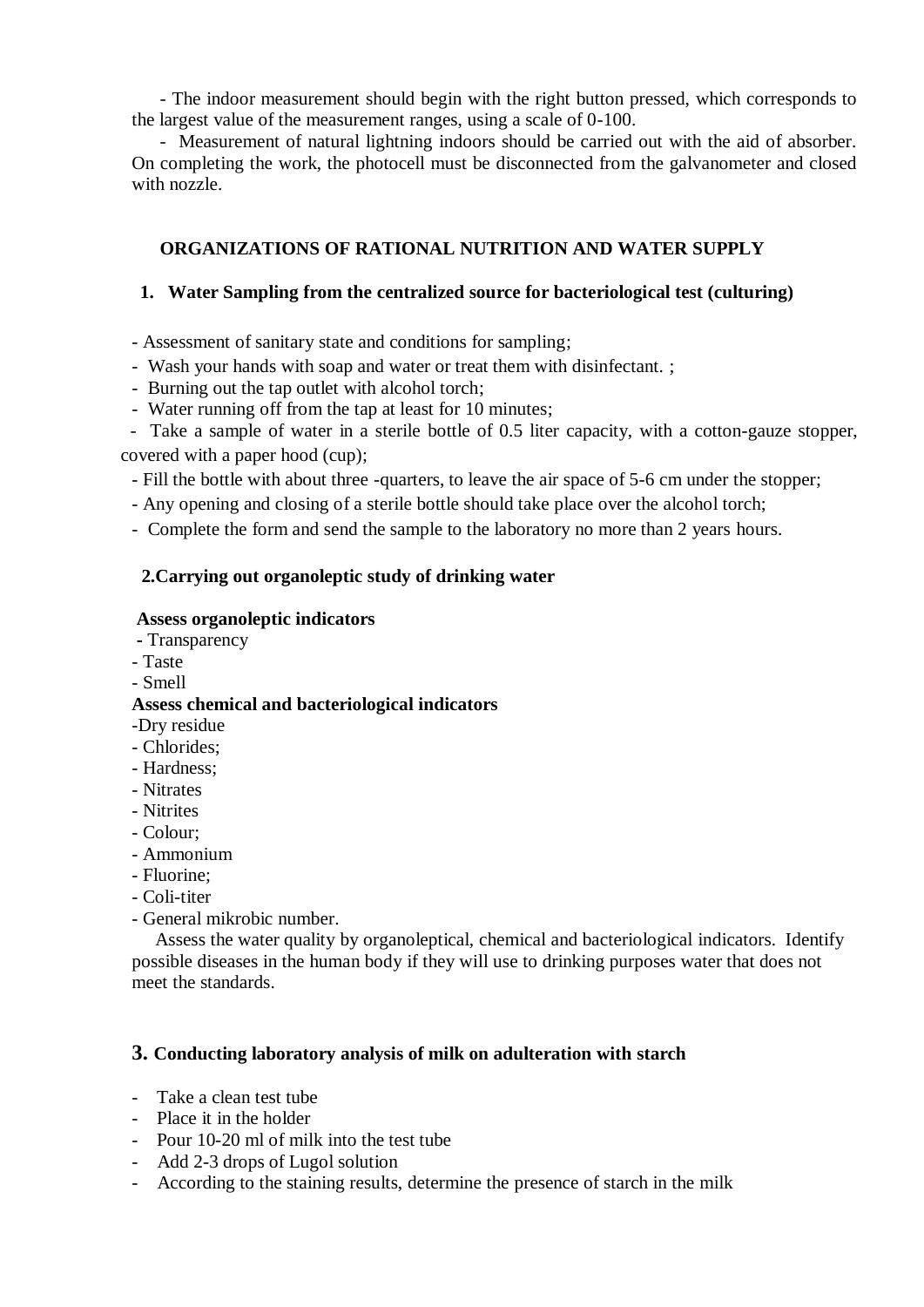# **4.Conducting laboratory analysis of milk on adulteration with soda**

- Take a clean test tube
- Place it in the holder
- Pour 10-20 ml of milk into the test tube
- Add 2-3 drops of rosolic acid solution
- According to the staining results, determine the presence of soda in the milk

# **Primary prevention of diseases and injuries**

#### **1.Assessment of physical development using method of sigmal deviations**

- Compare individual metrics with standards based on your child's age and gender.
- According to the table determine the sigma
- Calculate deviations of individual metrics from table parameters
- Determine the signal deviation
- Represent graphically obtained results of physical development
- Provide a conclusion graphically obtained results of physical development
- average;
- below average;
- low;
- above average;
- high.
	- Assess this children physical development:
	- harmonic;
	- disharmonic
	- sharply disharmonic.

### **2. Determination of biodose.**

- Biodose is determined under UV lamp irradiation (approximately 10 minutes after switching on).
- In this case, the lamp should be located strictly above the dosimeter at a certain distance from it.
- Sliding the latch with the holder (5) clockwise rotates the first opening and irradiates the skin beneath it for a minute (in a stopwatch).
- Then open the second compartment, and then every subsequent one for a minute.
- Thus, the skin area under the last sixth hole is also irradiated for a minute, and under the first 6 minutes.
- In 6-8-24 an hours. After irradiation, skin examinations show the faintest but most clearly defined erythemal line redness.
- The calculation is made by the formula:

# *Х=t(n-m+1)*

X – Biodose

- t irradiation time(minutes)
- n number of irradiated compartment
- m number of erythemal line redness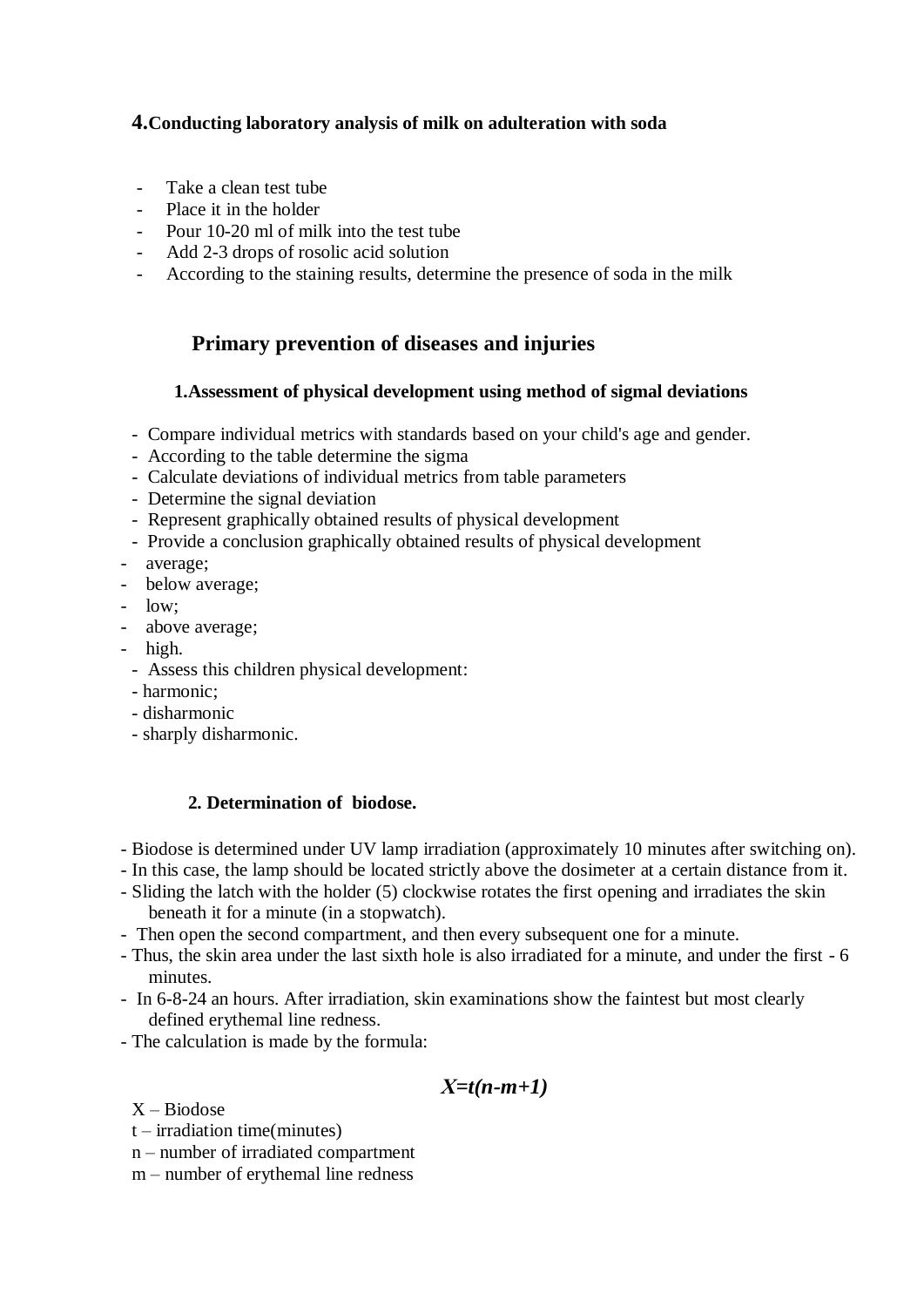### **Evaluation of the diet. Determining the body's needs for essential nutrients and vitamin supplements.**

-Document to be used in assessing the diet of different age groups: "Norms of physiological needs of the population of Ukraine in basic nutrients and energy" [272-99. (hereinafter №272- 99)

-Using the results of the assessment of diet or vitamin security provided in the problem, it is necessary to compare each of the data given in the problem with the norms given in the document №272-99

-Тo draw a conclusion about the compliance of the diet given in the problem with the standards of the document No272-99

-Provide recommendations for improving the diet in each case.

### **Prevention of occupational diseases (poisonings)**

-Guided by the conditions of the task and using the Order of the Ministry of Health of Ukraine, the Ministry of Labor and Social Policy №374 / 68/338 of 29.12.2000 On approval of the Instruction on the use of the list of occupational diseases to establish the type of occupational disease (poisoning)

### **Preventive measures for noise sickness**

-Introduction into the ear canals of various caps, cotton wool; anti-noise inserts like "Earplugs";

-use of IPZ (antiphons)

-production automation

-medical examination

-Passing preliminary and periodic medical examinations.

### **Preventive measures for Saturnism - chronic lead poisoning**

-Use of personal protective equipment

-Arrangement of workplaces by local exhaust ventilation

-Sealing of the equipment

-Compliance with personal hygiene requirements

-Improving the system of periodic medical examinations.

### **Preventive measures for occupational cataracts**

-Use of PPE of visual organs (shields, glasses)

-Use of sanitary facilities (water curtain)

-Use of sanitary means (automation)